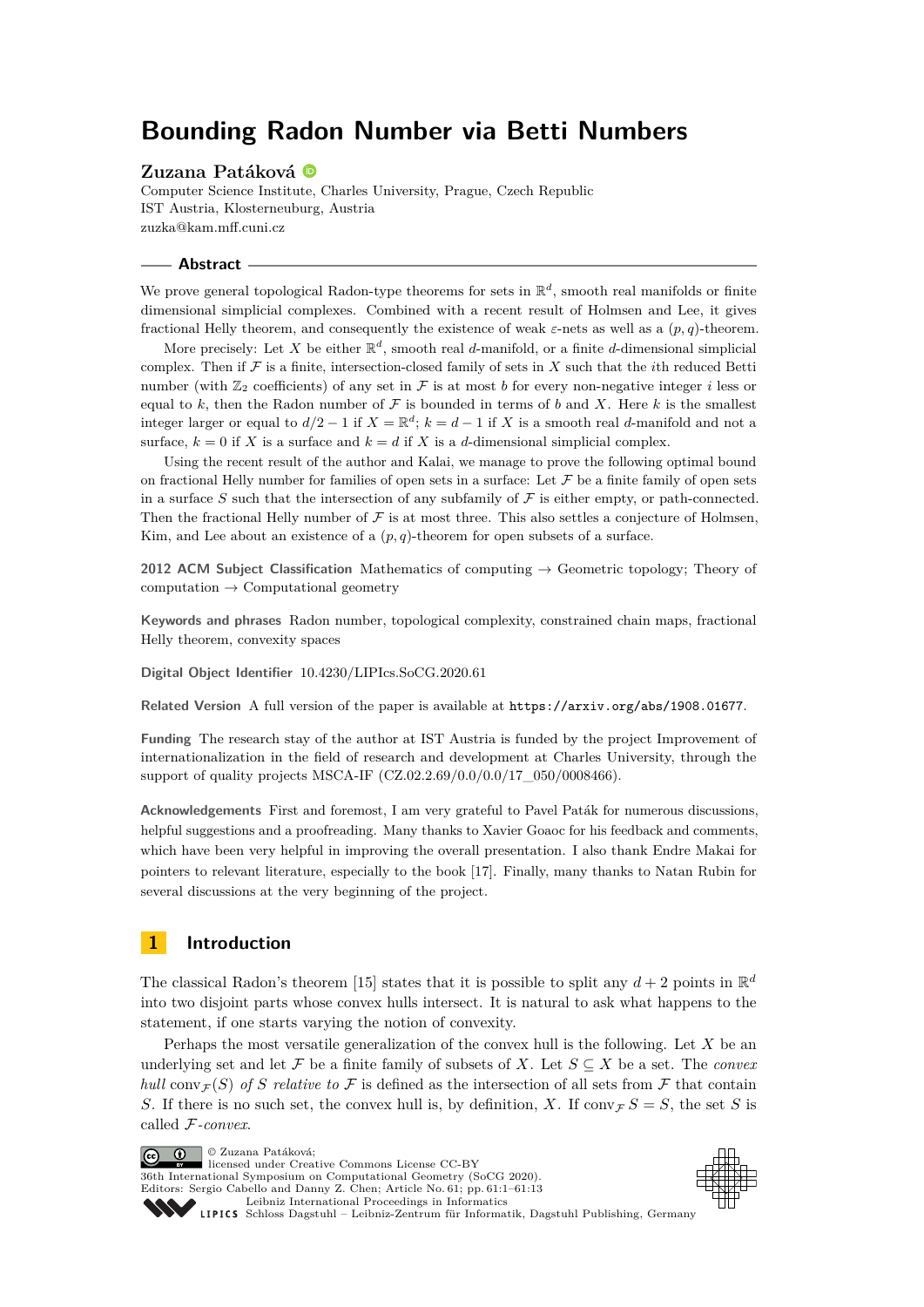### **61:2 Bounding Radon Number via Betti Numbers**

This definition is closely related to so called *convexity spaces*<sup>[1](#page-1-0)</sup>, as defined for example in [\[18,](#page-12-3) [2,](#page-11-0) [17\]](#page-12-0). The only difference is that most authors require that in a convexity space conv  $\emptyset = \emptyset$ , which is not needed in any of our considerations. Moreover, it can be easily forced by including  $\emptyset$  to  $\mathcal{F}.$ 

In our examples we are also going to use the definition of conv $\mathcal F$  for the family  $\mathcal F$  of all (standard) convex sets in  $\mathbb{R}^d$ . We note that in this case conv<sub>F</sub> coincides with the standard convex hull.

We say that F has *Radon number*  $r(F)$  if  $r(F)$  is the smallest integer r such that any set *S* ⊆ *X* of cardinality *r* can be split into two parts *S* =  $P_1 \sqcup P_2$  satisfying conv $\mathcal{F}(P_1) \cap$ conv $\tau(P_2) \neq \emptyset$ . If no such *r* exists, we put  $r(\mathcal{F}) = \infty$ . We note that Radon number is anti-monotone in the sense that  $r(\mathcal{F}) \leq r(\mathcal{G})$  for  $\mathcal{G} \subseteq \mathcal{F}$ .

In this paper we show that very mild topological conditions are enough to force a bound on Radon number for sets in Euclidean space (Theorem [1\)](#page-1-1). A simple trick allows us to give a version of the result for smooth manifolds or simplicial complexes, see Section [2.1.](#page-2-0) Furthermore, the proof technique also works for surfaces (Theorem [2\)](#page-2-1). In Section [2.2](#page-2-2) we list some important consequences, most notably a fractional Helly theorem (Theorem [3\)](#page-2-3), which allows us to solve a conjecture of Holmsen, Kim, and Lee (a special case of Theorem [6\)](#page-3-0).

# **2 New results**

One can observe that bounded Radon number is not a property of a standard convexity since it is preserved by topological deformations of  $\mathbb{R}^d$ . In fact, we can even show that if the family F is *"not too topologically complicated"*, its Radon number is bounded. Let us first explain what "not too topologically complicated" means.

**Topological complexity.** Let  $k > 1$  be an integer or  $\infty$  and  $\mathcal F$  a family of sets in a topological space *X*. We define the *k*-level topological complexity of  $\mathcal F$  as:

$$
\sup\left\{\widetilde{\beta}_i\left(\bigcap\mathcal{G};\mathbb{Z}_2\right):\mathcal{G}\subseteq\mathcal{F},0\leq i
$$

and denote it by  $TC_k(\mathcal{F})$ . We call the number  $TC_\infty(\mathcal{F})$  the *(full) topological complexity*.

*Examples.* Let us name few examples of families with bounded topological complexity: family of convex sets in  $\mathbb{R}^d$ , good covers<sup>[2](#page-1-2)</sup>, families of spheres and pseudospheres in  $\mathbb{R}^d$ , finite families of *semialgebraic sets* in  $\mathbb{R}^d$  defined by a constant number of polynomial inequalities, where all polynomials have a constant degree, etc.

We can now state our main theorem.

<span id="page-1-1"></span>▶ Theorem 1 (Bounded mid-level topological complexity implies Radon). For every non*negative integers b and d there is a number*  $r(b,d)$  *such that the following holds: If*  $F$  *is a finite family of sets in*  $\mathbb{R}^d$  *with*  $TC_{\lceil d/2 \rceil}(\mathcal{F}) \leq b$ *, then*  $r(\mathcal{F}) \leq r(b,d)$ *.* 

Qualitatively, Theorem [1](#page-1-1) is sharp in the sense that all (reduced) Betti numbers  $\beta_i$ ,  $0 \leq i \leq d/2$ , need to be bounded in order to obtain a bounded Radon number, see [\[7,](#page-11-1)] Example 3].

<span id="page-1-0"></span><sup>&</sup>lt;sup>1</sup> A pair  $(X, \mathcal{C})$  is called a *convexity space* on *X* if  $\mathcal{C} \subset 2^X$  is a family of subsets of *X* such that  $\emptyset, X \in \mathcal{C}$ and C is closed under taking intersections; and unions of chains. The sets in C are called *convex*. Note that the last condition is trivially satisfied whenever  $C$  is finite.

<span id="page-1-2"></span><sup>&</sup>lt;sup>2</sup> A family of sets in  $\mathbb{R}^d$  where intersection of each subfamily is either empty or contractible.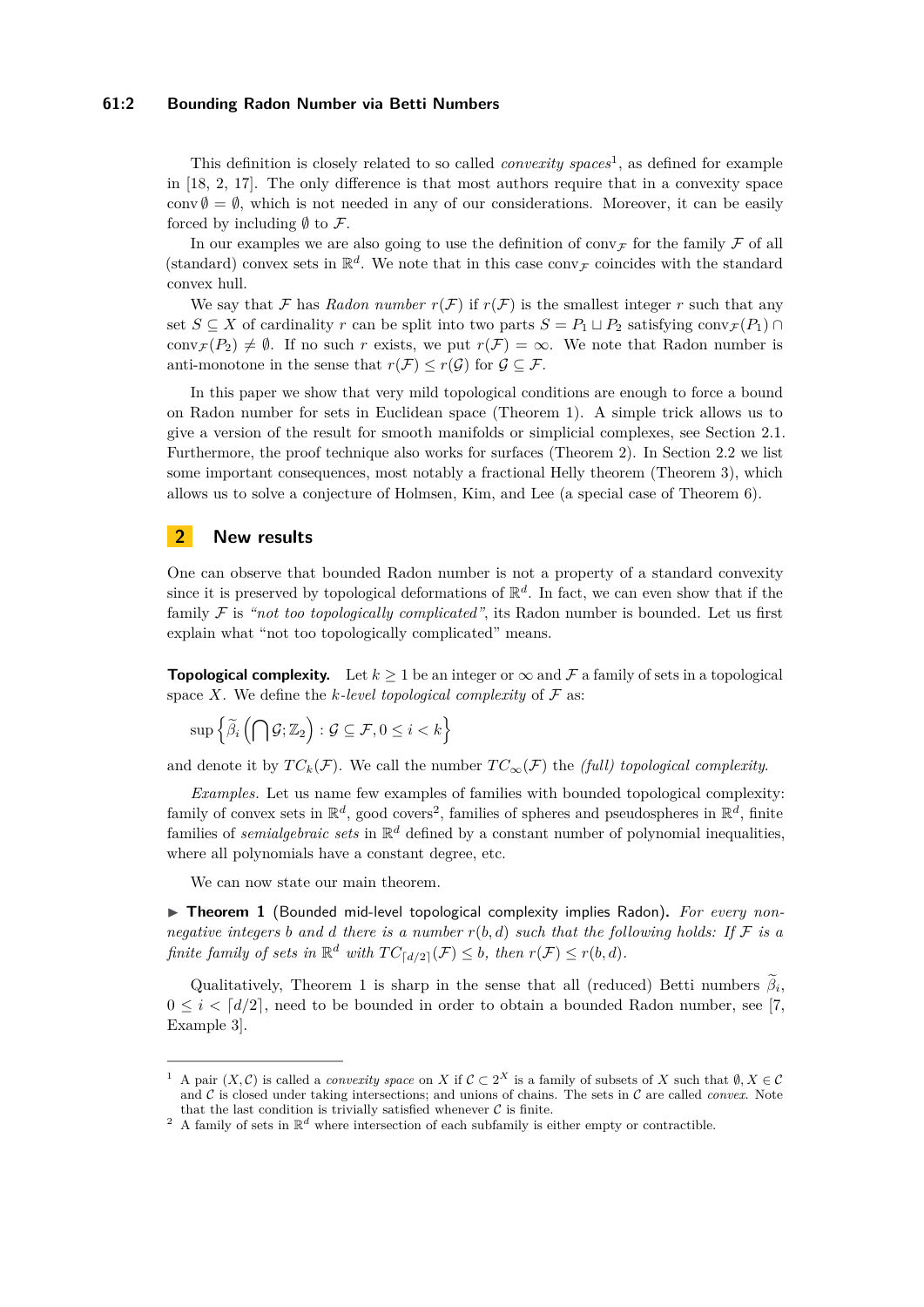### <span id="page-2-0"></span>**2.1 Embeddability**

We have seen that for a finite family of sets in  $\mathbb{R}^d$ , in order to have a bounded Radon number, it suffices to restrict the reduced Betti numbers up to  $\lceil d/2 \rceil - 1$ . Which Betti numbers do we need to restrict, if we replace  $\mathbb{R}^d$  by some other topological space X? The following paragraphs provide some simple bounds if *X* is a simplicial complex or a smooth real manifold. The base for the statements is the following simple observation: Given a topological space X embeddable into  $\mathbb{R}^d$ , we may view any subset of X as a subset of  $\mathbb{R}^d$ and use Theorem [1.](#page-1-1)

Since any (finite) *k*-dimensional simplicial complex embeds into  $\mathbb{R}^{2k+1}$ , we have:

If *K* is a (finite) *k*-dimensional simplicial complex and  $\mathcal F$  is a finite family of sets in *K* with  $TC_{k+1}(\mathcal{F}) \leq b$ , then  $r(\mathcal{F}) \leq r(b, 2k+1)$ .

Again, this bound is qualitatively sharp in the sense that all  $\beta_i$ ,  $0 \leq i \leq k$ , need to be bounded in order to have a bounded Radon number, see [\[7,](#page-11-1) Example 3].

Using the strong Whitney's embedding theorem [\[19\]](#page-12-4), stating that any smooth real *k*-dimensional manifold embeds into  $\mathbb{R}^{2k}$ , we obtain the following:

If *M* is a smooth *k*-dimensional real manifold and  $\mathcal F$  is a finite family of sets in *M* with  $TC_k(\mathcal{F}) \leq b$ , then  $r(\mathcal{F}) \leq r(b, 2k)$ .

Unlike in the previous statements we do not know whether bounding all reduced Betti numbers  $\beta_i$ ,  $0 \le i \le k-1$ , is necessary. The following result about surfaces indicates that it possibly suffices to bound less. Let  $\mathcal F$  be a finite family  $\mathcal F$  of sets in a surface<sup>[3](#page-2-4)</sup> *S*. In order to have a finite Radon number  $r(\mathcal{F})$ , it is enough to require that  $TC_1(\mathcal{F})$  is bounded, that is, it only suffices to have a universal bound on the number of connected components.

<span id="page-2-1"></span>▶ **Theorem 2.** For each surface S and each integer  $b ≥ 0$  there is a number  $r_S(b)$  such that *each finite family* F *of sets in S satisfying*  $TC_1(F) \leq b$  *has*  $r(F) \leq r_S(b)$ .

See Section [3.2](#page-5-0) for the proof.

However, at the present time the author does not know how to generalize this result to higher dimensional manifolds. Given a *d*-dimensional manifold *M*, it is an open question whether  $r(\mathcal{F})$  is bounded for all families  $\mathcal{F} \subseteq M$  with bounded  $TC_{\lceil d/2 \rceil}(\mathcal{F})$ .

## <span id="page-2-2"></span>**2.2 Consequences and related results**

We say that F has *Helly number*  $h(\mathcal{F})$ , if  $h(\mathcal{F})$  is the smallest integer h with the following property: If in a finite subfamily  $S \subseteq \mathcal{F}$  each h members of S have a point in common, then all the sets of S have a point in common. If no such *h* exists, we put  $h(\mathcal{F}) = \infty$ . By older results, bounded Radon number implies bounded Helly number [\[12\]](#page-12-5) as well as bounded Tverberg numbers<sup>[4](#page-2-5)</sup> [\[10,](#page-11-2) (6)]. From these consequences only the fact that for sets in  $\mathbb{R}^d$ bounded  $TC_{\lceil d/2\rceil}$  implies bounded Helly number has been shown earlier [\[7\]](#page-11-1).

Due to recent results by Holmsen and Lee, bounded Radon number implies colorful Helly theorem [\[9,](#page-11-3) Lemma 2.3] and bounded fractional Helly number [\[9,](#page-11-3) Theorem 1.1]. Thus, in combination with Theorem [1](#page-1-1) and the results from the previous section, we have obtained the following fractional Helly theorem.

<span id="page-2-4"></span><span id="page-2-3"></span><sup>3</sup> By a *surface* we mean a compact two-dimensional real manifold.

<span id="page-2-5"></span><sup>&</sup>lt;sup>4</sup> Given an integer  $k \geq 3$ , we say that F has  $k^{th}$  Tverberg number  $r_k(\mathcal{F})$ , if  $r_k(\mathcal{F})$  is the smallest integer *r* such that any set  $S \subseteq X$  of size  $r_k$  can be split into *k* parts  $S = P_1 \cup P_2 \cup \ldots \cup P_k$  satisfying  $\bigcap_{i=1}^k \operatorname{conv}_{\mathcal{F}} P_i \neq \emptyset$ . We set  $r_k(\mathcal{F}) = \infty$  if there is no such  $r_k$ .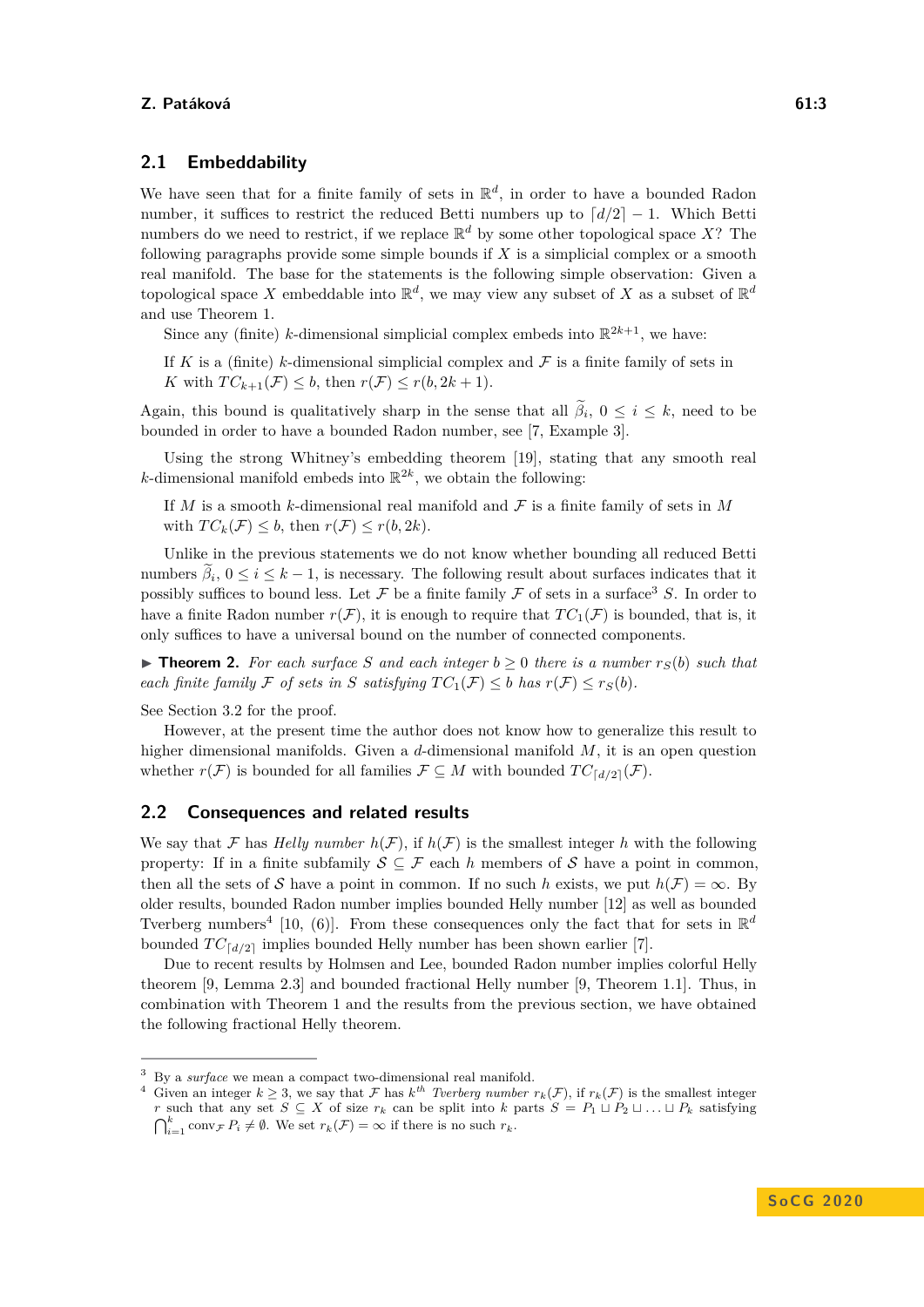#### **61:4 Bounding Radon Number via Betti Numbers**

**Find 1.** *Let X be either*  $\mathbb{R}^d$ *, in which case we set*  $k = \lfloor d/2 \rfloor$ *, or a smooth real d*<sup>*-dimensional manifold,*  $d \geq 3$ *, in which case we set*  $k = d$ *, or a surface, in which case we set*</sup>  $k = 1$ , or a (finite) *d*-dimensional simplicial complex, in which case we set  $k = d + 1$ . Then *for every integer*  $b \geq 0$  *there is a number*  $h_f = h_f(b, X)$  *such that the following holds. For every*  $\alpha \in (0,1]$  *there exists*  $\beta = \beta(\alpha, b, X) > 0$  *with the following property. Let* F *be a family of sets in X* with  $TC_k(\mathcal{F}) \leq b$  *and* G *be a finite family of* F-convex sets, having at least an  $\alpha$ *fraction of the h<sup>f</sup> -tuples with non-empty intersection, then there is a point contained in at least*  $\beta|\mathcal{G}|$  *sets of*  $\mathcal{G}$ *.* 

We note that Theorem [3](#page-2-3) can be applied to many spaces *X* that are often encountered in geometry. Let us mention  $\mathbb{R}^d$ , Grassmanians, or flag manifolds.

We refer to the number  $h_f$  from the theorem as the *fractional Helly number*. Bounded fractional Helly number in turn provides a weak  $\varepsilon$ -net theorem [\[1\]](#page-11-4) and a  $(p, q)$ -theorem [1]. The existence of a fractional Helly theorem for sets with bounded topological complexity might be seen as the most important application of Theorem [1,](#page-1-1) not only because it implies an existence of weak *ε*-nets and a (*p, q*)-theorem, but also in its own right. Its existence answers positively a question by Matoušek (personal communication), also mentioned in [\[3,](#page-11-5) Open Problem 3.6].

The bound on  $h_f$  we obtain from the proof is not optimal. So what is the optimal bound? The case of  $(d-1)$ -flats in  $\mathbb{R}^d$  in general position shows that we cannot hope for anything better than  $d + 1$ . In Section [4](#page-10-0) we establish a reasonably small bound for a large class of families  $\mathcal F$  of open subsets of surfaces using a bootstrapping method based on the result of the author and Kalai [\[11\]](#page-12-6). In particular, for families  $\mathcal F$  of open sets with  $TC_1(\mathcal F)=0$ , we obtain the optimal bound.

<span id="page-3-1"></span>▶ **Theorem 4** (Fractional Helly for surfaces). Let  $b ≥ 0$  be an integer. We set  $k = 3$  for  $b = 0$ *and*  $k = 2b + 4$  *for*  $b \ge 1$ *, respectively. Then for any surface S* and  $\alpha \in (0,1)$  *there exists*  $\beta = \beta(\alpha, b, S) > 0$  *with the following property. Let* A *be a family of n open subsets of a surface S* with  $TC_1(\mathcal{A}) \leq b$ . If at least  $\alpha \binom{n}{k}$  *of the k-tuples of*  $\mathcal{A}$  *are intersecting, then there is intersecting subfamily of* A *of size at least βn.*

We note that the statement holds also for a family of open sets in  $\mathbb{R}^2$ , since the plane can be seen as an open subset of a 2-dimensional sphere.

The author conjectures that *k* in Theorem [4](#page-3-1) is independent of *b*, more precisely, the conjectured value is three. The author also conjectures that the fractional Helly number for families in  $\mathbb{R}^d$  is  $d+1$ .

 $\blacktriangleright$  **Conjecture 5.** *For any integers b* ≥ 1*, d* ≥ 2 *and*  $\alpha \in (0, 1)$  *there exists*  $\beta = \beta(\alpha, b, d) > 0$ with the following property. Let A be a family of  $n \geq d+1$  sets in  $\mathbb{R}^d$  with  $TC_{\lceil d/2 \rceil}(\mathcal{A}) \leq b$ . *If at least*  $\alpha {n \choose d+1}$  *of the*  $(d+1)$ *-tuples of* A *intersect, then there is an intersecting subfamily of* A *of size at least βn.*

The proof of Theorem [4](#page-3-1) is given in Section [4.](#page-10-0) By the results in [\[1\]](#page-11-4), the fractional Helly theorem is the only ingredient needed to prove a (*p, q*)-theorem, hence combining Theorem [4](#page-3-1) with results in [\[1\]](#page-11-4) immediately gives Theorem [6.](#page-3-0) Let us recall that a family  $\mathcal F$  of sets has the  $(p, q)$ -property if among every p sets of F, some q have a point in common.

<span id="page-3-0"></span>▶ **Theorem 6.** *Let*  $b \ge 0$  *be an integer. Set*  $k = 3$  *for*  $b = 0$  *and*  $k = 2b + 4$  *for*  $b \ge 1$ *, respectively. For any integers*  $p \ge q \ge k$  *and a surface S, there exists an integer*  $C = C(p, q, S)$ *such that the following holds. Let*  $\mathcal{F}$  *be a finite family of open subsets of*  $S$  *with*  $TC_1(\mathcal{F}) \leq b$ *. If* F *has the* (*p, q*)*-property, then there is a set X that intersects all sets from* F *and has at most C elements.*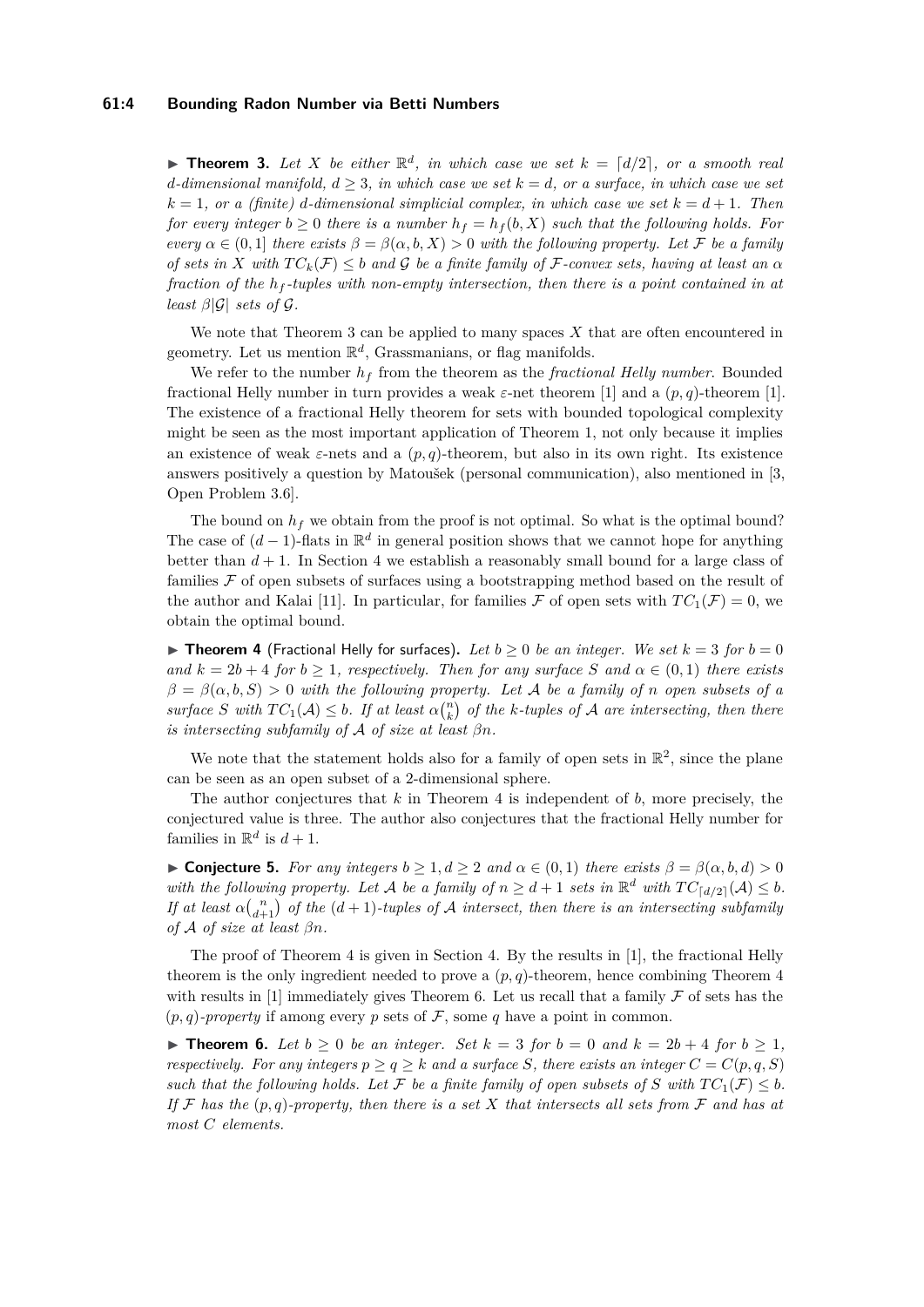The case  $b = 0$  in Theorem [6](#page-3-0) settles a conjecture by Holmsen, Kim, and Lee [\[8,](#page-11-6) Conj. 5.3].

We have seen that bounded topological complexity has many interesting consequences. However, there is one parameter of  $\mathcal F$  that cannot be bounded by the topological complexity alone. We say that  $\mathcal F$  has *Carathéodory number*  $c(\mathcal F)$ , if *c* is the smallest integer *c* with the following property: For any set  $S \subseteq X$  and any point  $x \in \text{conv}_{\mathcal{F}}(S)$ , there is a subset  $S' \subseteq S$ of size at most *c* such that  $x \in \text{conv}_{\mathcal{F}}(S')$ . If no such *c* exists, we put  $c(\mathcal{F}) = \infty$ .

It is easy to construct an example of a finite  $F$  of bounded full-level topological complexity with arbitrarily high Carathéodory's number.

▶ Theorem 7 (Bounded topological complexity does not imply Carathéodory). For every positive *integers*  $c \geq 2$  *and*  $d \geq 2$  *there is a finite family* F *of sets in*  $\mathbb{R}^d$  *of full-level topological complexity zero, satisfying*  $c(\mathcal{F}) = c$ *.* 

**Proof.** Indeed, consider a star with *c* spines  $T_1, T_2, \ldots, T_c$  each containing a point  $t_i$ . Let  $A_i := \bigcup_{j \neq i} T_j$  and  $\mathcal{F} = \{A_1, A_2, \dots, A_c\}.$ 

Then any intersection of the sets  $A_i$  is contractible, and hence topologically trivial. Let  $S = \{t_1, \ldots, t_c\}$ . Observe that  $\text{conv}_{\mathcal{F}} S = \mathbb{R}^d$ . Let *x* be any point in  $(\text{conv}_{\mathcal{F}} S) \setminus \bigcup_{i=1}^c A_i$ . Then  $x \in \text{conv}_F S$ , and  $x \notin \text{conv}_F S'$  for any  $S' \subsetneq S$ . Thus  $c(A) = c$ .



# **3 Technique**

The introduction of relative convex hulls allows us to strengthen and polish the techniques developed in [\[7\]](#page-11-1). Independently of these changes we also manage to separate the combinatorial and topological part of the proof, which improves the overall exposition. We start with the topological tools (Sections [3.1](#page-4-0) and [3.2\)](#page-5-0) including the proof of Theorem [1](#page-1-1) modulo Proposition [13.](#page-6-0) We divide the proof of the main ingredient (Proposition [13\)](#page-6-0) into two parts: Ramsey-type result (Section [3.3\)](#page-7-0) and induction (Section [3.4\)](#page-8-0).

**Notation & convention.** For an integer  $n \geq 1$ , let  $[n] = \{1, \ldots, n\}$ . If P is a set, we use the symbol  $2^P$  to denote the set of all its subsets and  $\binom{P}{n}$  to denote the family of all *n*-element subsets of *P*. We denote by  $\Delta_n$  the standard *n*-dimensional simplex. If *K* is a simplicial complex,  $V(K)$  stands for its set of vertices and  $K^{(k)}$  stands for its *k*-dimensional skeleton, i.e. the subcomplex formed by all its faces of dimension up to *k*. Unless stated otherwise, we only work with abstract simplicial complexes.[5](#page-4-1) All chain groups and chain complexes are considered with  $\mathbb{Z}_2$ -coefficients.

### <span id="page-4-0"></span>**3.1 Homological almost embeddings**

Homological almost embeddings are the first ingredient we need. Before defining them, let us first recall (standard) almost embeddings. Let **R** be a topological space.

<span id="page-4-1"></span><sup>&</sup>lt;sup>5</sup> The definition of singular homology forces us to use the geometric standard simplex  $\Delta_n$  on some places.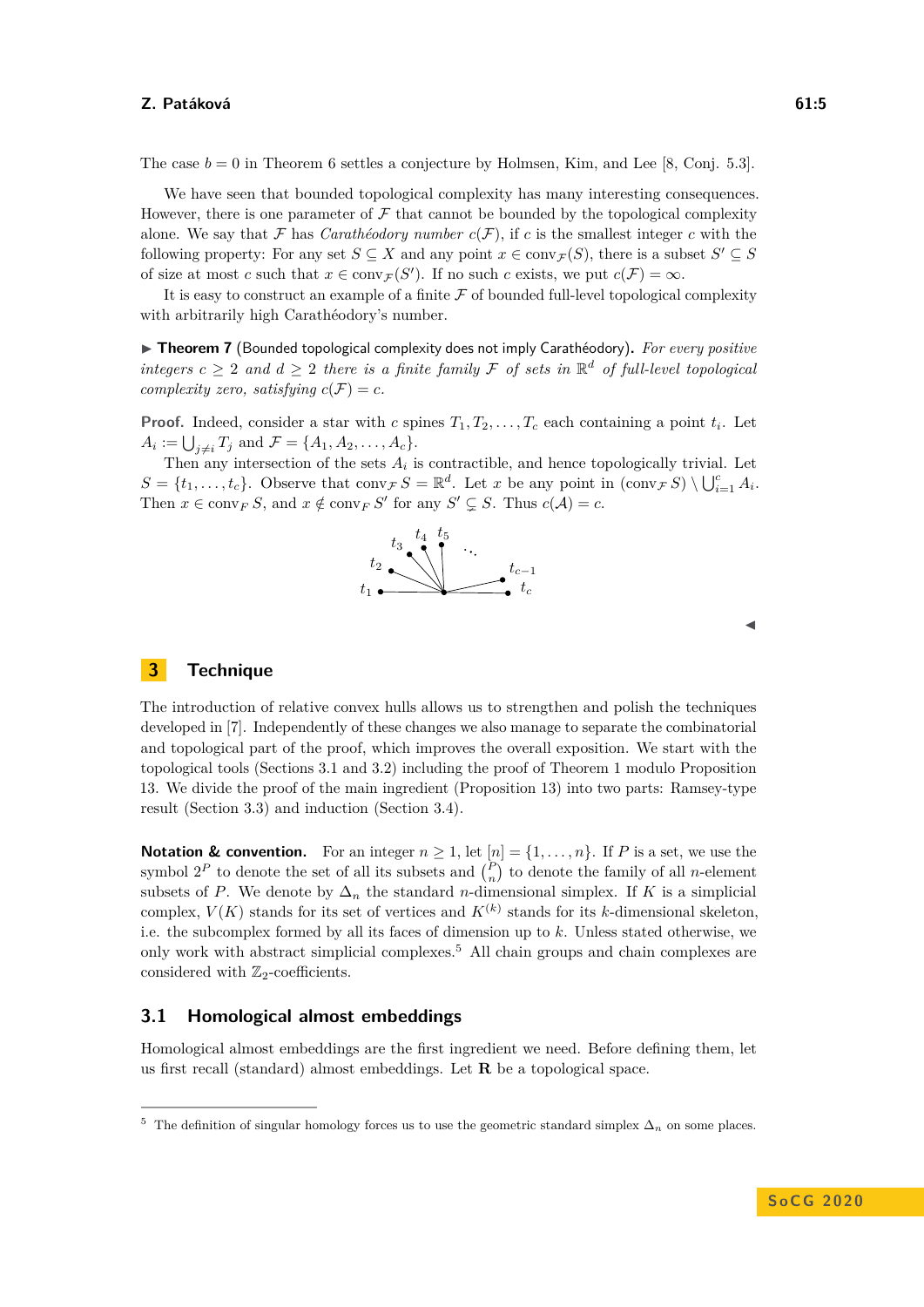

 $\mathcal{L}_{\mathcal{A}}$ **Figure 1** An example of a homological almost-embedding of *K*<sup>4</sup> into the plane.

 $\triangleright$  **Definition 8.** Let *K* be an (abstract) simplicial complex with geometric realization |*K*| and **R** *a topological space. A continuous map*  $f: |K| \to \mathbf{R}$  *is an* almost-embedding of K *into* **R***, if the images of disjoint simplices are disjoint.*

**▶ Definition 9.** Let *K* be a simplicial complex, and consider a chain map  $\gamma$ :  $C_*(K;\mathbb{Z}_2)$  →  $C_*(\mathbf{R}; \mathbb{Z}_2)$  *from the simplicial chains in K to singular chains in* **R***.* 

- (i) The chain map  $\gamma$  is called nontrivial<sup>[6](#page-5-1)</sup> if the image of every vertex of K is a finite set *of points in* **R** (*a 0-chain*) *of* odd *cardinality.*
- **(ii)** *The chain map γ is called a* homological almost-embedding *of K in* **R** *if it is nontrivial and if, additionally, the following holds: whenever*  $\sigma$  *and*  $\tau$  *are disjoint simplices of*  $K$ *, their image chains*  $\gamma(\sigma)$  *and*  $\gamma(\tau)$  *have disjoint supports, where the support of a chain is the union of (the images of) the singular simplices with nonzero coefficient in that chain.*

In analogy to almost-embeddings, there is no homological almost-embedding of the *k*-skeleton of  $(2k + 2)$ -dimensional simplex into  $\mathbb{R}^{2k}$ :

<span id="page-5-2"></span>▶ Theorem 10 (Corollary 13 in [\[7\]](#page-11-1)). For any  $k ≥ 0$ , the k-skeleton  $\Delta_{2k+2}^{(k)}$  of the  $(2k+2)$ dimensional simplex has no homological almost-embedding in  $\mathbb{R}^{2k}$ .

Let us say a few words about the proof. It is based on the standard cohomological proof of the fact that  $\Delta_{2k+2}^{(k)}$  does not "almost-embed" into  $\mathbb{R}^{2k}$  and combined with the fact that cohomology "does not distinguish" between maps and non-trivial chain maps. For details see [\[7\]](#page-11-1).

# <span id="page-5-0"></span>**3.2 Constrained chain maps**

We continue developing the machinery from [\[7\]](#page-11-1) in order to capture our more general setting. To prove Theorem [1,](#page-1-1) we need one more definition (Definition [11\)](#page-6-1). A curious reader may compare our definition of constrained chain map with the definition from [\[7\]](#page-11-1). Let us just remark that the definition presented here is more versatile. (Although it might not be obvious on the first sight.) Unlike the previous definition, the current form allows us to prove the bound on the Radon number. Nevertheless, both definitions are equivalent under some special circumstances.

<span id="page-5-1"></span><sup>6</sup> If we consider augmented chain complexes with chain groups also in dimension −1, then being nontrivial is equivalent to requiring that the generator of  $C_{-1}(K) \cong \mathbb{Z}_2$  (this generator corresponds to the empty simplex in *K*) is mapped to the generator of  $C_{-1}(\mathbf{R}) \cong \mathbb{Z}_2$ .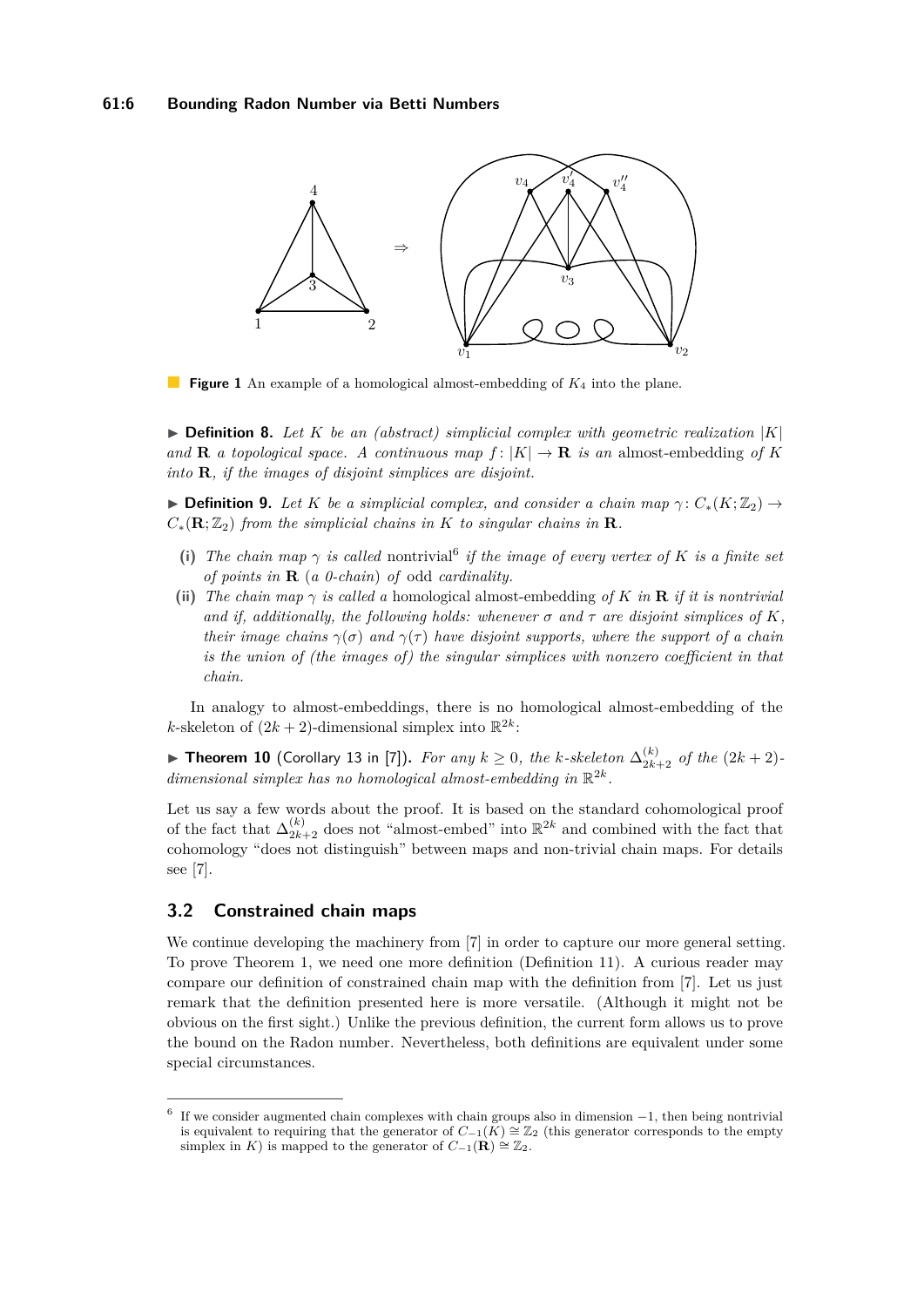Let **R** be a topological space, let *K* be a simplicial complex and let  $\gamma: C_*(K) \to C_*(\mathbf{R})$ be a chain map from the simplicial chains of *K* to the singular chains of **R**.

<span id="page-6-1"></span> $\triangleright$  **Definition 11** (Constrained chain map). Let F be a finite family of sets in **R** and P be a *(multi-)set*<sup>[7](#page-6-2)</sup> *of points in* **R***. Let*  $\gamma$  :  $C_*(K) \to C_*(\mathbf{R})$  *be the aforementioned chain map. We say that*  $\gamma$  *is* constrained by  $(\mathcal{F}, \Phi)$  *if:* 

- **(i)**  $\Phi$  *is a map from K to*  $2^P$  *such that*  $\Phi(\sigma \cap \tau) = \Phi(\sigma) \cap \Phi(\tau)$  *for all*  $\sigma, \tau \in K$  *and*  $\Phi(\emptyset) = \emptyset$ .
- (ii) *For any simplex*  $\sigma \in K$ *, the support of*  $\gamma(\sigma)$  *is contained in* conv $\tau \Phi(\sigma)$ *.*

*If there is some*  $\Phi$  *such that a chain map*  $\gamma$  *from K is constrained by*  $(\mathcal{F}, \Phi)$ *, we say that*  $\gamma$  *is* constrained by  $(\mathcal{F}, P)$ *.* 

We can now prove an analogue of Lemma 26 from [\[7\]](#page-11-1) and relate constrained maps and homological almost embeddings.

<span id="page-6-3"></span>**► Lemma 12.** Let  $\gamma$  :  $C_*(K)$  →  $C_*(R)$  be a nontrivial chain map constrained by  $(F, P)$ . If  $\text{conv}_{\mathcal{F}} S \cap \text{conv}_{\mathcal{F}} T = \emptyset$  whenever  $S \subseteq P$  and  $T \subseteq P$  are disjoint, then  $\gamma$  is a homological *almost-embedding of K to* **R***.*

**Proof.** Let  $\sigma$  and  $\tau$  be two disjoint simplices of *K*. The supports of  $\gamma(\sigma)$  and  $\gamma(\tau)$  are contained, respectively, in  $\text{conv}_{\mathcal{F}} \Phi(\sigma)$  and  $\text{conv}_{\mathcal{F}} \Phi(\tau)$ . By the definition of  $\Phi$ ,  $\Phi(\sigma)$  and  $\Phi(\tau)$  are disjoint. Thus, by the assumption

 $\operatorname{conv}_{\mathcal{F}} \Phi(\sigma) \cap \operatorname{conv}_{\mathcal{F}} \Phi(\tau) = \emptyset.$ 

Therefore,  $\gamma$  is a homological almost-embedding of *K*.

The most important ingredient for the proof of Theorem [1](#page-1-1) is the following proposition:

<span id="page-6-0"></span> $\triangleright$  **Proposition 13.** For any finite simplicial complex K and a non-negative integer *b* there *exists a constant*  $r_K(b)$  *such that the following holds. For any finite family*  $\mathcal F$  *in*  $\mathbf R$  *with*  $TC_{\dim K}(\mathcal{F}) \leq b$  *and a set P of at least*  $r_K(b)$  *points in* **R** *there exists a nontrivial chain*  $map \gamma : C_*(K) \to C_*(\mathbf{R})$  *that is constrained by*  $(\mathcal{F}, P)$ *.* 

*Furthermore, if* dim  $K \leq 1$ , one can even find such  $\gamma$  that is induced by some continuous *map*  $f: |K| \to \mathbf{R}$  *from the geometric realization*  $|K|$  *of*  $K$  *to*  $\mathbf{R}$ *.* 

Before proving Theorems [1](#page-1-1) and [2,](#page-2-1) let us relate Proposition [13](#page-6-0) to the Radon number.

<span id="page-6-4"></span>**Proposition 14.** Let **R** be a topological space and  $K$  a simplicial complex that does not *homologically embed into* **R***. Then for each integer*  $b > 0$  *and each finite family* F *of sets in* **R** *satisfying*  $TC_{\dim K}(\mathcal{F}) \leq b$ *, one has*  $r(\mathcal{F}) \leq r_K(b)$ *, where*  $r_K(b)$  *is as in Proposition [13.](#page-6-0) Moreover, if* dim  $K \leq 1$ *, it suffices to assume that*  $K$  *does not almost embed into*  $\mathbb{R}$ *.* 

**Proof.** If  $r(F) > r_K(b)$ , then there is a set P of  $r_K(b)$  points such that for any two disjoint subsets  $P_1, P_2 \subseteq P$  we have  $conv_{\mathcal{F}}(P_1) \cap conv_{\mathcal{F}}(P_2) = \emptyset$ . Let  $\gamma: C_*(K) \to C_*(\mathbf{R})$  be a nontrivial chain map constrained by  $(\mathcal{F}, P)$  given by Proposition [13.](#page-6-0) By Lemma [12,](#page-6-3)  $\gamma$  is a homological almost-embedding of *K*, a contradiction.

<span id="page-6-2"></span>However, the switch to multisets requires some minor adjustments. If  $P = \{p_i | i \in I\}$  is a multiset, one needs to replace the multiset *P* by the index set *I* in all definitions and proofs; and if  $J \subseteq I$  consider conv $\mathcal{F}(J)$  as a shorthand notation for conv $\mathcal{F}(\{p_i \mid i \in J\})$ . However, we have decided not to clutter the main exposition with such technical details.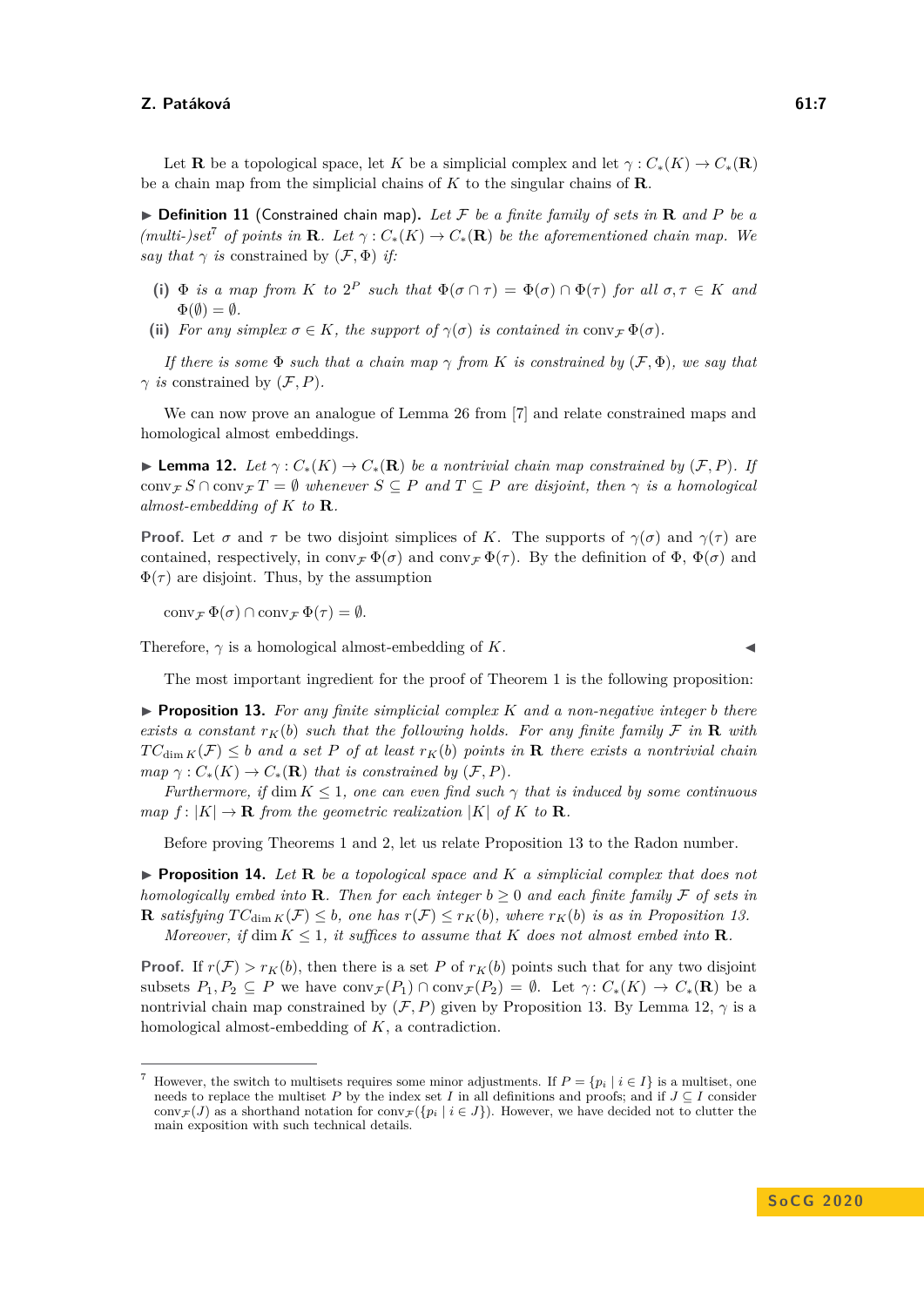### **61:8 Bounding Radon Number via Betti Numbers**

If dim  $K \leq 1$ , one can take  $\gamma$  to be induced by a continuous map  $f : |K| \to \mathbf{R}$ . However, one can easily check that in that case  $\gamma$  is a homological almost embedding if and only if f is an almost embedding.

Theorems [1](#page-1-1) and [2](#page-2-1) are now immediate consequences of Proposition [14.](#page-6-4)

**Proof of Theorem [1.](#page-1-1)** Let  $k = \lfloor d/2 \rfloor$ . By Theorem [10,](#page-5-2)  $\Delta_{2k+2}^{(k)}$  does not homologically almost embeds into  $\mathbb{R}^d$ , so Proposition [14](#page-6-4) applies and yields Theorem [1.](#page-1-1)

**Proof of Theorem [2.](#page-2-1)** By results in [\[6\]](#page-11-7), for each surface *S* there is a finite graph *G* that does not almost embed<sup>[8](#page-7-1)</sup> into  $S$ , so Proposition [14](#page-6-4) applies.

### <span id="page-7-0"></span>**3.3 Combinatorial part of the proof**

The classical Ramsey theorem [\[16\]](#page-12-7) states that for all positive integers  $k, n$  and  $c$  there is a number  $R_k(n;c)$  such that the following holds. For each set *X* satisfying  $|X| > R_k(n;c)$ and each coloring<sup>[9](#page-7-2)</sup>  $\rho: \binom{X}{k} \to [c]$ , there is a *monochromatic* subset  $Y \subseteq X$  of size *n*, where a subset *Y* is monochromatic, if all *k*-tuples in *Y* have the same color. Note that the case  $k = 1$  corresponds to the pigeon hole principle and  $R_1(n; c) = n(c - 1) + 1$ .

In order to perform the induction step in the proof of Proposition [13,](#page-6-0) we need the following Ramsey type theorem.

<span id="page-7-5"></span>**Proposition 15.** For any positive integers  $k$ ,  $m$ ,  $n$ ,  $c$  there is a constant  $N_k = N_k(n; m; c)$ *such that the following holds. Let X be a set and for every*  $V \subseteq X$  *let*  $\rho_V : \binom{V}{k} \to [c]$  *be a coloring*<sup>[10](#page-7-3)</sup> *of the k-element subsets of V*. If  $|X| \geq N_k$ , then there always exists an *n*-element  $subset$   $Y \subseteq X$  and a map  $M_{\left(\cdot\right)}$ :  $\binom{Y}{m} \rightarrow 2^{X \setminus Y}$  such that all sets  $M_Z$  for  $Z \in \binom{Y}{m}$  are disjoint, *and each*  $Z \in \binom{Y}{m}$  *is monochromatic in*  $\rho_{Z \cup M_Z}$ .

The fact that each *k*-tuple is colored by several different colorings  $\rho_V$  reflects the fact that we are going to color a cycle *z* by the singular homology of  $\gamma(z)$  inside conv $\mathcal{F} \Phi(V)$  for various different sets  $V$ . There, it may easily happen that  $z$  and  $z'$  have the same color in  $V$ but different in  $V'$ .

**Proof.** Let  $r = R_k(m; c)$ . We claim that it is enough to take

$$
N_k = R_r\left(n + \binom{n}{m} \cdot (r-m); \binom{r}{m}\right).
$$

Suppose that  $|X| \geq N_k$  and choose an arbitrary order of the elements of X.

By the choice of *r*, if  $V \in \binom{X}{r}$ , then there is a subset  $A \subseteq V$  of size *m* such that  $\rho_V$ assigns the same color to all *k*-tuples in *A*. Let us introduce another coloring,  $\eta: \binom{X}{r} \to \binom{[r]}{m}$ , that colors each  $V \in \binom{X}{r}$  by the relative<sup>[11](#page-7-4)</sup> position of the first monochromatic *A* inside *V* (with respect to the lexicographic ordering).

By the definition of  $N_k$  and the fact that  $|X| \ge N_k$ , there is a subset *U* of size  $n + \binom{n}{m}$ .  $(r - m)$ , such that all *r*-tuples in *U* have the same color in *η*, say color  $\Omega$ .

<span id="page-7-1"></span><sup>8</sup> Compared to [\[6\]](#page-11-7), recent works by Paták, Tancer [\[14\]](#page-12-8), and Fulek, Kynčl [\[5\]](#page-11-8) provide much smaller graphs which are not almost-embeddable into *S*.

<span id="page-7-2"></span><sup>9</sup> A coloring is just another name for a map. However, it is easier to say "the color of *z*", instead of "the image of *z* under  $\rho$ ".

<span id="page-7-3"></span><sup>&</sup>lt;sup>10</sup> If  $|V| < k$ , the coloring  $c_V$  is, by definition, the empty map.

<span id="page-7-4"></span><sup>&</sup>lt;sup>11</sup> For illustration: If  $V = \{2, 4, 6, 8, \ldots, 36\}$  and  $A = \{2, 4, 34, 36\}$  we assign *V* the "color"  $\{1, 2, 17, 18\}$ , since the elements of *A* are on first, second, 17th and 18th position of *V* .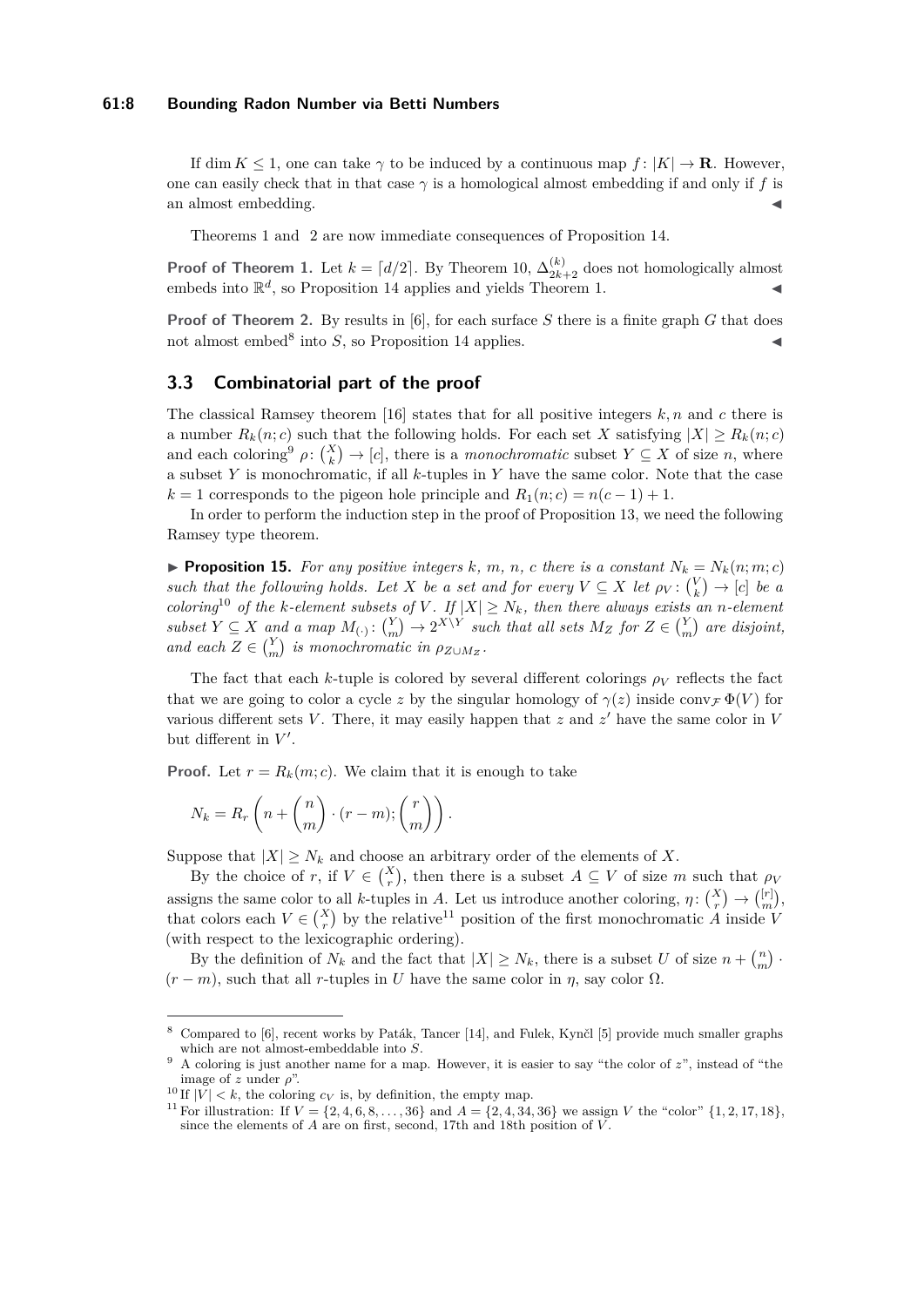Consider the set  $Y' = \{1, 2, ..., n\}$ . Since the rational numbers are dense, we can find an assignment

$$
N: \binom{Y'}{m} \rightarrow \binom{\mathbb{Q} \setminus Y'}{r-m}
$$

$$
Z' \rightarrow N_{Z'}
$$

of mutually disjoint sets  $N_{Z'}$  such that  $Z'$  is on the position  $\Omega$  inside  $Z' \cup N_{Z'}$ .

The unique order-preserving isomorphism from  $Y' \cup \bigcup N_{Z'}$  to *U* then carries  $Y'$  to the desired set *Y* and  $N_{Z'}$  to the desired sets  $M_Z$ .

### <span id="page-8-0"></span>**3.4 The induction**

**Proof of Proposition [13.](#page-6-0)** We proceed by induction on  $\dim K$ , similarly as in [\[7\]](#page-11-1). If the reader finds the current exposition too fast, we encourage him/her to consult [\[7\]](#page-11-1) which goes slower and shows motivation and necessity of some ideas presented here. Note however, that our current setup is much more general.

**Induction basis.** If *K* is 0-dimensional with vertices  $V(K) = \{v_1, \ldots, v_m\}$ , we set  $r_K(b) = m$ . If  $P = \{x_1, \ldots, x_n\}$  is a point set in **R** with  $|P| \geq m$ , we can take as  $\Phi$  the map  $\Phi(v_i) = \{x_i\}.$ It remains to define  $\gamma$ . We want it to "map"  $v_i$  to  $x_i$ . However,  $\gamma$  should be a chain map from simplicial chains of K to singular chains in  $\mathbb{R}^d$ . Therefore for each vertex  $v_i$  we define  $\gamma(v_i)$  as the unique map from<sup>[12](#page-8-1)</sup>  $\Delta_0$  to  $x_i$ ; and extend this definition linearly to the whole  $C_0(K)$ . By construction,  $\gamma$  is nontrivial and constrained by  $(\mathcal{F}, \Phi)$ .

**Induction step.** Let dim  $K = k \ge 1$ . The aim is to find a chain map  $\gamma$ :  $C_*(K^{(k-1)}) \to$  $C_*(\mathbf{R})$  and a suitable map  $\Phi$  such that  $\gamma$  is nontrivial, constrained by  $(\mathcal{F}, \Phi)$  and  $\gamma(\partial \sigma)$  has trivial homology inside conv $\mathcal{F} \Phi(\sigma)$  for each *k*-simplex  $\sigma \in K$ . Extending such  $\gamma$  to the whole complex *K* is then straightforward.

Let  $s \geq 1$  be some integer depending on *K* which we determine later. To construct  $\gamma$  we will define three auxiliary chain maps

$$
C_*\left(K^{(k-1)}\right) \quad \overset{\alpha}{\longrightarrow} \quad C_*\left( (\text{sd}\, K)^{(k-1)}\right) \quad \overset{\beta}{\longrightarrow} \quad C_*\left(\Delta_s^{(k-1)}\right) \overset{\gamma'}{\longrightarrow} \quad C_*({\mathbf R}),
$$

where sd  $K$  is the barycentric subdivision<sup>[13](#page-8-2)</sup> of  $K$ .

**Definition of** *α***.** We start with the easiest map, *α*. It maps each *l*-simplex *σ* from  $K^{(k-1)}$ to the sum of the *l*-simplices in the barycentric subdivision of  $\sigma$ .

**Definition of**  $\gamma'$ . The map  $\gamma'$  is obtained from induction. Let the cardinality of *P* be large enough. Since  $\dim \Delta_s^{(k-1)} = k-1$ , by induction hypothesis, there is a nontrivial chain map  $\gamma': C_*(\Delta_s^{(k-1)}) \to C_*(\mathbf{R})$  and a map  $\Psi: \Delta_s^{(k-1)} \to 2^P$  such that  $\gamma'$  is constrained by  $(\mathcal{F}, \Psi)$ .

In order to define  $\Phi$  easily, we need to extend  $\Psi$  to  $\Delta_s$ , hence for  $\sigma \in \Delta_s$  we define

<span id="page-8-3"></span>
$$
\Psi(\sigma) = \bigcup_{\tau \in \Delta_s^{(k-1)}, \tau \subseteq \sigma} \Psi(\tau). \tag{1}
$$

<span id="page-8-1"></span><sup>&</sup>lt;sup>12</sup> This is the only place where  $\Delta_n$  is considered to be a geometric simplex.

<span id="page-8-2"></span><sup>13</sup> The *barycentric subdivision* sd *K* of an abstract simplicial complex *K* is the complex formed by all the

chains contained in the partially ordered set  $(K \setminus \{\emptyset\}, \subseteq)$ , so called the *order complex* of  $(K \setminus \{\emptyset\}, \subseteq)$ .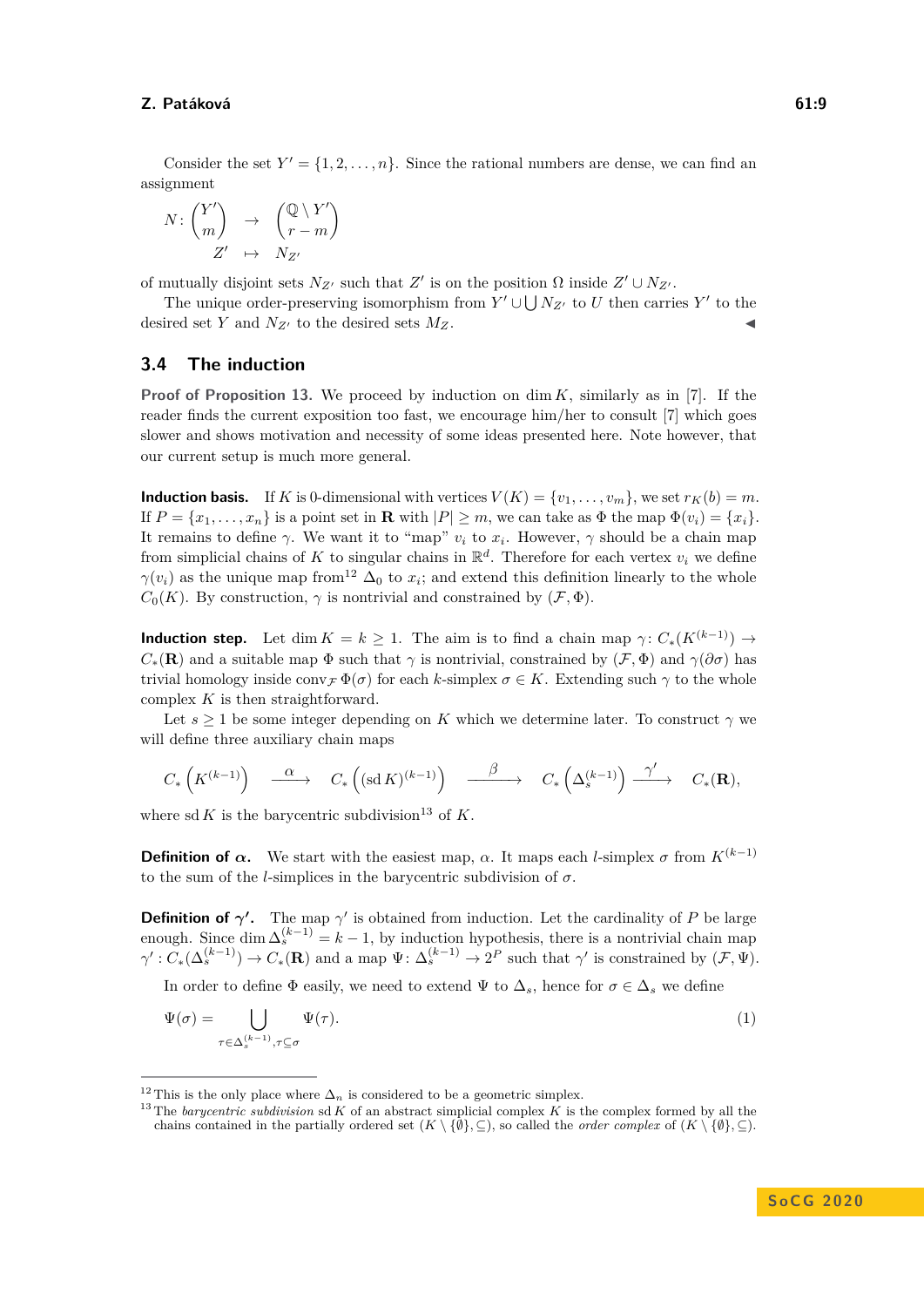### **61:10 Bounding Radon Number via Betti Numbers**

If  $\tau \subseteq \sigma \in \Delta_s^{(k-1)}$ , then  $\Psi(\tau) \cap \Psi(\sigma)$  was equal to  $\Psi(\tau \cap \sigma) = \Psi(\tau)$ . Thus the equality [\(1\)](#page-8-3) does not change the value of  $\Psi(\sigma)$  if  $\sigma \in \Delta_s^{(k-1)}$  and it is indeed an extension of  $\Psi$ . Moreover, easy calculation shows that  $\Psi(A) \cap \Psi(B) = \Psi(A \cap B)$  for any  $A, B \in \Delta_s$ .

**Definition of** *β***.** With the help of Proposition [15](#page-7-5) it is now easy to find the map  $β$ . Indeed, for each simplex  $\tau \in \Delta_s$ , let  $c_\tau$  be the coloring that assigns to each *k*-simplex  $\sigma \subseteq \tau$  the singular homology class of  $\gamma'(\partial \sigma)$  inside conv $\mathcal{F}(\Psi(\tau))$ . Let *m* be the number of vertices of  $\mathbf{S} \leq \Delta_k$ , *n* the number of vertices of sd *K* and *c* the maximal number of elements in  $\widetilde{H}_k(\bigcap \mathcal{G}; \mathbb{Z}_2)$ , where  $\mathcal{G} \subseteq \mathcal{F}$ . Clearly  $c \leq 2^b$ .

Thus if  $s \geq N_{k+1}(n; m; c)$  from Proposition [15,](#page-7-5) the following holds.

- (a) There is an inclusion *j* of  $(\text{sd } K)^{(k-1)}$  to a simplex  $Y \subseteq \Delta_s$ . We let  $\varphi: K \to 2^{V(\Delta_s)}$  be the map that to each  $\sigma \in K$  assigns the set  $j(V(\operatorname{sd}\sigma))$ .
- **(b)** For each *k*-simplex  $\mu$  in *K* there is a simplex  $M_{\mu}$  in  $\Delta_s$  with the following three properties:
	- (i) For all *k*-simplices  $\tau$  inside sd  $\mu$ , the singular homology class of  $\gamma'(j(\partial \tau))$  inside conv<sub>*F*</sub>  $\Psi(M_\mu \cup \varphi(\mu))$  is the same,
	- (ii) each  $M_\mu$  is disjoint from  $Y$ ,
	- (iii) all the simplices  $M_\mu$  are mutually disjoint.

<span id="page-9-1"></span><span id="page-9-0"></span>We define  $M_\mu := \emptyset$  for  $\mu \in K$  a simplex of dimension at most  $k-1$ . We set  $\Phi(\mu) :=$  $\Psi(M_\mu \cup \varphi(\mu))$ . Note that for a simplex  $\sigma \in K^{(k-1)}$ ,  $\Phi(\sigma)$  reduces to  $\Psi(\varphi(\sigma))$ .

Let  $\beta$  be the chain map induced by *j*. Observe that  $\Phi$  satisfies  $\Phi(\emptyset) = \emptyset$  and  $\Phi(A \cap B) =$  $\Phi(A) \cap \Phi(B)$ ,  $A, B \in K$ . Indeed, the first claim is obvious and for the second one let  $\sigma, \tau$  be distinct simplices in *K*:

$$
\Phi(\mu) \cap \Phi(\tau) = \Psi(M_{\mu} \cup \varphi(\mu)) \cap \Psi(M_{\tau} \cup \varphi(\tau)) = \Psi([M_{\mu} \cup \varphi(\mu)] \cap [M_{\tau} \cup \varphi(\tau)])
$$
  
= 
$$
\Psi(\varphi(\mu) \cap \varphi(\tau)),
$$

where the the second equality express the fact that  $\Psi$  respects intersections and the last equality uses both [\(bii\)](#page-9-0) and [\(biii\)](#page-9-1). Then

$$
\Phi(\mu) \cap \Phi(\tau) = \Psi(\varphi(\mu) \cap \varphi(\tau)) = \Psi(\varphi(\mu \cap \tau)) = \Phi(\mu \cap \tau)
$$

since  $\varphi$  obviously respects intersections and dim $(\mu \cap \tau) \leq k - 1$ .

We define  $\gamma$  on  $K^{(k-1)}$  as the composition  $\gamma' \circ \beta \circ \alpha$ . Then, by the definition,  $\gamma$  is a nontrivial chain map constrained by  $(\mathcal{F}, \Phi)$ . It remains to extend it to the whole complex *K*.

If *σ* is a *k*-simplex of *K*, all the *k*-simplices  $\zeta$  in sd *σ* have the same value of  $\gamma' \beta(\partial \zeta)$ inside conv<sub>F</sub>  $\Phi(\sigma)$ . Since there is an even number of them and we work with  $\mathbb{Z}_2$ -coefficients, *γ*( $\partial \sigma$ ) has trivial homology inside conv<sub>F</sub>  $\Phi(\sigma)$ . So for each such  $\sigma$  we may pick some  $\gamma_{\sigma} \in C_k$  (conv $\gamma \Phi(\sigma)$ ; Z<sub>2</sub>) such that  $\partial \gamma_{\sigma} = \gamma(\partial \sigma)$  and extend  $\gamma$  by setting  $\gamma(\sigma) := \gamma_{\sigma}$ . Then, by definition,  $\gamma$  is a non-trivial chain map from  $C_*(K;\mathbb{Z}_2)$  to  $C_*(\mathbf{R};\mathbb{Z}_2)$  constrained by  $(\mathcal{F},\Phi)$ and hence by  $(\mathcal{F}, P)$ .

It remains to show that if dim  $K \leq 1$ , we can take  $\gamma$  that is induced by a continuous map  $f: |K| \to \mathbf{R}$ . If dim  $K = 0$ , we map each point to a point, so the statement is obviously true.

If dim  $K = 1$ , we inspect the composition  $\gamma = \gamma' \circ \beta \circ \alpha$ . It maps points of K to points in **R** in such a way that the homology class of  $\gamma(\partial \tau)$  inside conv $\tau(\Psi(\tau))$  is trivial for each edge  $\tau$  of K. But this means that the endpoints of  $\tau$  get mapped to points in the same path-component of conv $\mathcal{F}(\Psi(\tau))$  and can be connected by an actual path.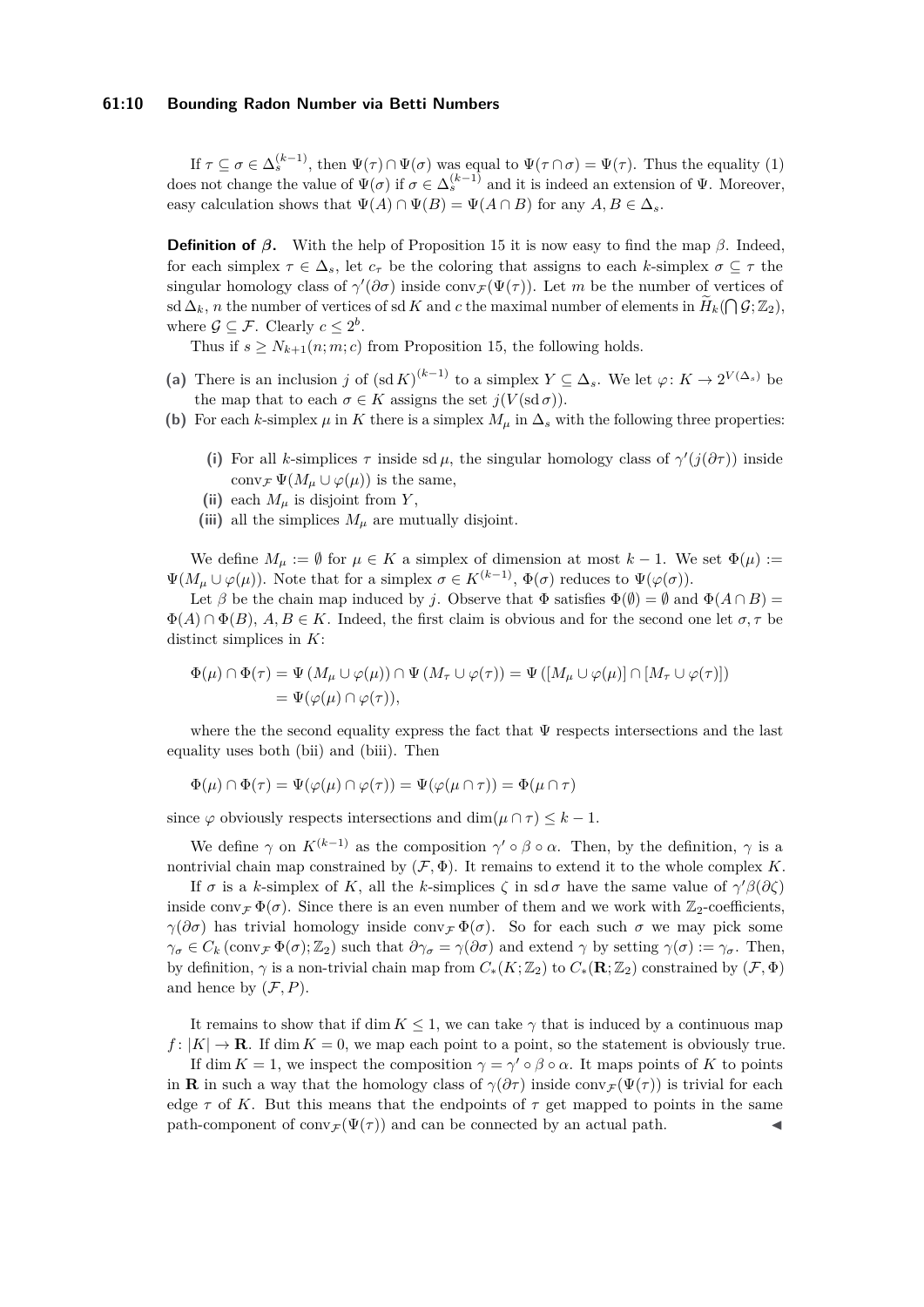# <span id="page-10-0"></span>**4 A fractional Helly theorem on surfaces**

The aim is to bring the constant  $h_f$  from Theorem [3](#page-2-3) (applied to a surface  $S$ ) down to three for  $b = 0$  and to  $2b + 4$  for  $b \ge 1$ , respectively. This will give Theorem [4.](#page-3-1) The presented method is based on the recent result of Kalai and the author [\[11\]](#page-12-6) and allow us to significantly decrease  $h_f$  to a small value as soon as we have a finite upper bound on  $h_f$ .

Before we perform the bootstrapping, we need few definitions. Let  $\mathcal{A} = \{A_1, \ldots, A_n\}$ be subsets of a surface *S*. Set  $A_I = \bigcap_{i \in I} A_i$  and let  $N(A) = \{I \in [n]: A_I \neq \emptyset\}$  be the nerve of A. We put  $f_k(\mathcal{A}) = |\{I \in N(\mathcal{A}): |I| = k + 1\}|$ . In words,  $f_k$  counts the number if intersecting  $(k+1)$ -tuples from A.

The main tool for the bootstrapping is the following proposition.

<span id="page-10-1"></span>▶ **Proposition 16.** *Let*  $b \ge 0$  *and*  $k \ge 2$  *be integers satisfying that for*  $b = 0$ *,*  $k \ge 2$  *and for*  $b \geq 1$ ,  $k \geq 2b + 3$ , respectively. Let *S* be a surface. Then for every  $\alpha_1 \in (0,1)$  there exists  $\alpha_2 = \alpha_2(\alpha_1, b, k, S) > 0$  *such that for any sufficiently large family* A *of n open sets in S with*  $TC_1(\mathcal{A}) \leq b$  *the following holds:* 

$$
f_k(\mathcal{A}) \ge \alpha_1 \binom{n}{k+1} \quad \Rightarrow \quad f_{k+1}(\mathcal{A}) \ge \alpha_2 \binom{n}{k+2}.
$$

Let  $b \geq 0$  and let  $k_0 = k_0(b)$  be an integer depending on b. Namely, we set  $k_0(0) = 3$  and  $k_0(b) = 2b + 4$  for  $b \ge 1$ . Let  $k \ge k_0 + 1$ . By a successive application of the proposition we get that if at least an  $\alpha$ -fraction of all  $k_0$ -tuples intersect, then also some  $\alpha'$ -fraction of all *k*-tuples intersect. By the (non-optimal) fractional Helly theorem (Theorem [3\)](#page-2-3), we already know that if some  $\alpha'$ -fraction of all  $h_f$ -tuples intersect, there is some  $\beta$ -fraction of all sets that have a point in common. Putting  $k = h_f$  proves Theorem [4.](#page-3-1)

As mentioned, the proof of Proposition [16](#page-10-1) heavily relies on [\[11,](#page-12-6) Theorem 4], which can be reformulated<sup>[14](#page-10-2)</sup>, in terms of bounded topological complexity, as follows:

<span id="page-10-3"></span>▶ **Theorem 17** ([\[11\]](#page-12-6)). Let S be a surface,  $b \ge 0$  an integer and let  $k = k(b)$  be an integer *depending on b*, *namely*  $k(0) \geq 2$  *and*  $k(b) \geq 2b + 3$  *for*  $b \geq 1$ *. Let A be a finite family of open sets in S with*  $TC_1(A) \leq b$ *. Then* 

$$
f_{k+1}(\mathcal{A})=0 \quad \Rightarrow \quad f_k(\mathcal{A}) \leq c_1 f_{k-1}(\mathcal{A}) + c_2,
$$

*where*  $c_1 > 0, c_2 \geq 0$  *are constants depending only on k, b and the surface S.* 

**Hypergraphs.** A hypergraph is  $\ell$ -uniform if all its edges have size  $\ell$ . A hypergraph is  $\ell$ -partite, if its vertex set *V* can be partitioned into  $\ell$  subsets  $V_1, \ldots, V_\ell$ , called *classes*, so that each edge contains at most one point from each  $V_i$ . Let  $K^{\ell}(t)$  denote the complete  $\ell$ -partite  $\ell$ -uniform hypergraph with *t* vertices in each of its  $\ell$  vertex classes.

We need the following theorem of Erdős and Simonovits [\[4\]](#page-11-9) about super-saturated hypergraphs (see also [\[13,](#page-12-9) Chapter 9.2]):

**Find 18** ([\[4\]](#page-11-9)). For any positive integers  $\ell$  and  $t$  and  $any \in \ell$  of there exists  $\delta > 0$  with *the following property: Let H be an `-uniform hypergraph on n vertices and with at least*  $\epsilon$ <sup>(n</sup><sub>c</sub>) edges. Then *H* contains at least  $\lfloor \delta n^{lt} \rfloor$  copies (not necessarily induced) of  $K^{\ell}(t)$ .

<span id="page-10-2"></span> $14$  We note that our reformulation is slightly weaker, however, we prefer a simpler exposition which is moreover adapted to our notion of topological complexity.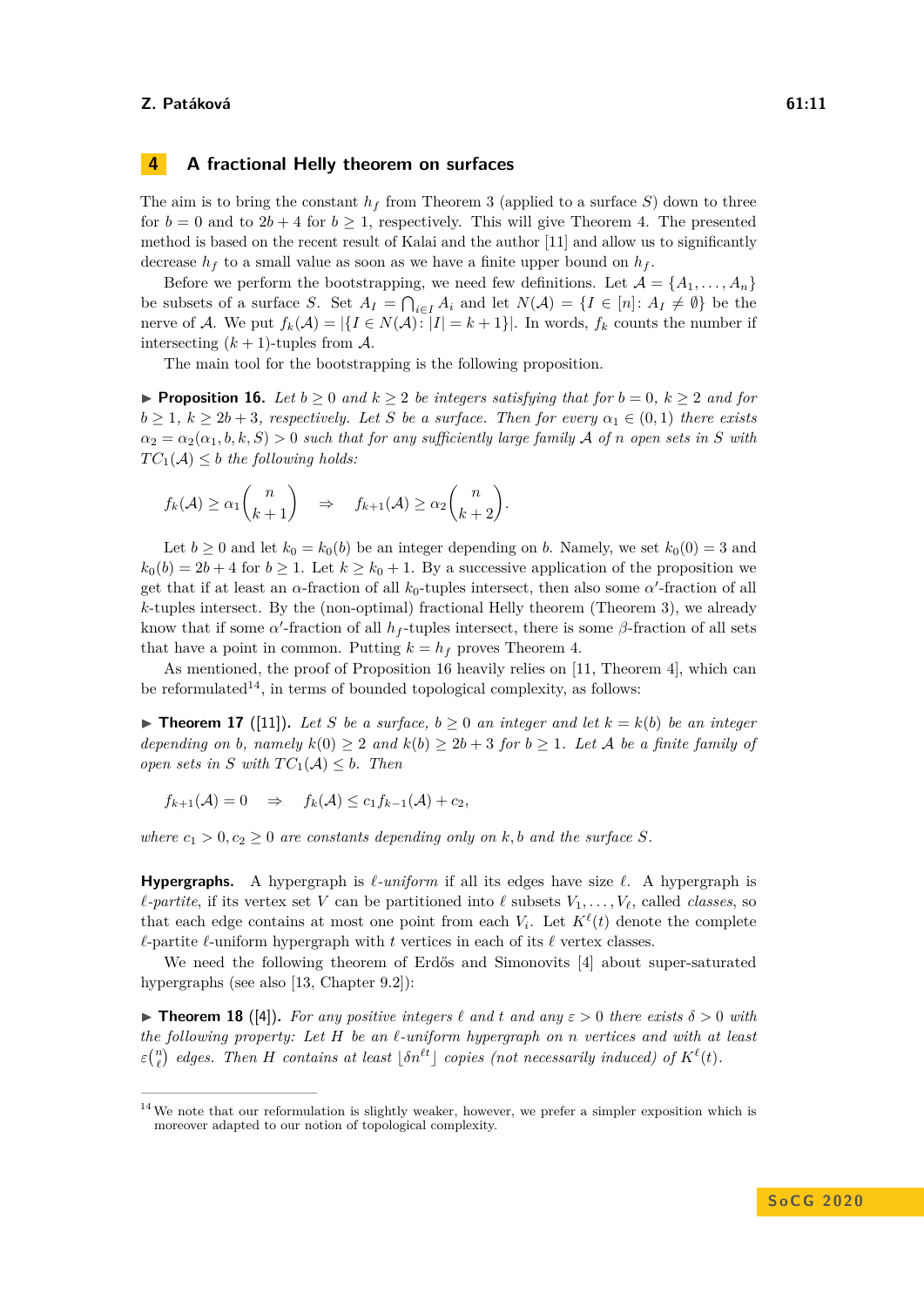### **61:12 Bounding Radon Number via Betti Numbers**

**Proof of Proposition [16.](#page-10-1)** Let  $\mathcal{A} = \{A_1, \ldots, A_n\}$  be a family of sets in *S* satisfying the assumptions of the proposition. By Theorem [17,](#page-10-3) there exist constants  $c_1 > 0, c_2 \ge 0$ depending on *b, k* and *S* such that  $f_k(\mathcal{A}) \leq c_1 f_{k-1}(\mathcal{A}) + c_2$  provided  $f_{k+1}(\mathcal{A}) = 0$ . Since  $f_{k-1}(\mathcal{A}) \leq {n \choose k}$ , we have

<span id="page-11-10"></span>
$$
f_{k+1}(\mathcal{A}) = 0 \quad \Rightarrow \quad f_k(\mathcal{A}) \le (c_1 + c_2) \binom{n}{k}.
$$

Let *H* be a  $(k + 1)$ -uniform hypergraph whose vertices and edges correspond to the vertices and  $k$ -simplices of the nerve  $N$  of  $A$ . Set

$$
t := \left\lceil (c_1 + c_2) \cdot \frac{(k+1)^k}{k!} \right\rceil
$$

By Erdős-Simonovits theorem  $(\varepsilon = \alpha_1, \ell = k + 1)$ , there is at least  $\delta n^{(k+1)t}$  copies of  $K^{k+1}(t)$  in  $H$ .

Since  $K^{k+1}(t)$  has  $(k+1)t$  vertices and  $t^{k+1}$  edges, it follows by [\(2\)](#page-11-10) that for every copy of  $K^{k+1}(t)$  in *H* there is an intersecting subfamily of size  $k+2$  among the corresponding members of A. Indeed, the implication [\(2\)](#page-11-10) translates into checking that for  $k \geq 2$ ,

$$
t^{k+1} > (c_1 + c_2) \binom{(k+1)t}{k}.
$$

On the other hand, each such intersecting  $(k+2)$ -tuple is contained in at most  $n^{(k+1)t-(k+2)}$ distinct copies of  $K^{k+1}(t)$  (this is the number of choices for the vertices not belonging to the considered  $(k+2)$ -tuple), and the result follows (i.e.  $f_{k+1}(\mathcal{A}) \geq \delta n^{k+2} \geq \alpha_2 {n \choose k+2}$ .

#### **References**

- <span id="page-11-4"></span>**1** N. Alon, G. Kalai, J. Matoušek, and R. Meshulam. Transversal numbers for hypergraphs arising in geometry. *Adv. Appl. Math.*, 29:79–101, 2002.
- <span id="page-11-0"></span>**2** D. C. Kay and E. W. Womble. Axiomatic convexity theory and relationships between the Carathéodory, Helly, and Radon numbers. *Pacific Journal of Mathematics*, 38, August 1971. [doi:10.2140/pjm.1971.38.471](https://doi.org/10.2140/pjm.1971.38.471).
- <span id="page-11-5"></span>**3** J. De Loera, X. Goaoc, F. Meunier, and N. Mustafa. The discrete yet ubiquitous theorems of Carathéodory, Helly, Sperner, Tucker, and Tverberg. *Bulletin of the American Mathematical Society*, June 2017. [doi:10.1090/bull/1653](https://doi.org/10.1090/bull/1653).
- <span id="page-11-9"></span>**4** P. Erdős and M. Simonovits. Supersaturated graphs and hypergraphs. *Combinatorica*, 3(2):181–192, 1983. [doi:10.1007/BF02579292](https://doi.org/10.1007/BF02579292).
- <span id="page-11-8"></span>**5** R. Fulek and J. Kynčl. The  $\mathbb{Z}_2$ -genus of Kuratowski minors. In 34th International Symposium *on Computational Geometry*, volume 99 of *LIPIcs. Leibniz Int. Proc. Inform.* Schloss Dagstuhl. Leibniz-Zent. Inform., Wadern, 2018.
- <span id="page-11-7"></span>**6** X. Goaoc, I. Mabillard, P. Paták, Z. Patáková, M. Tancer, and U. Wagner. On generalized Heawood inequalities for manifolds: a van Kampen–Flores-type nonembeddability result. *Israel J. Math.*, 222(2):841–866, 2017. [doi:10.1007/s11856-017-1607-7](https://doi.org/10.1007/s11856-017-1607-7).
- <span id="page-11-1"></span>**7** X. Goaoc, P. Paták, Z. Patáková, M. Tancer, and U. Wagner. Bounding Helly numbers via Betti numbers. In *A journey through discrete mathematics*, pages 407–447. Springer, Cham, 2017.
- <span id="page-11-6"></span>**8** A. Holmsen, M. Kim, and S. Lee. Nerves, minors, and piercing numbers. *Trans. Amer. Math. Soc.*, 371:8755–8779, 2019.
- <span id="page-11-3"></span>**9** A. Holmsen and D. Lee. Radon numbers and the fractional Helly theorem, 2019. [arXiv:](http://arxiv.org/abs/1903.01068) [1903.01068](http://arxiv.org/abs/1903.01068).
- <span id="page-11-2"></span>**10** R. E. Jamison-Waldner. Partition numbers for trees and ordered sets. *Pacific J. Math.*, 96(1):115–140, 1981. URL: <https://projecteuclid.org:443/euclid.pjm/1102734951>.